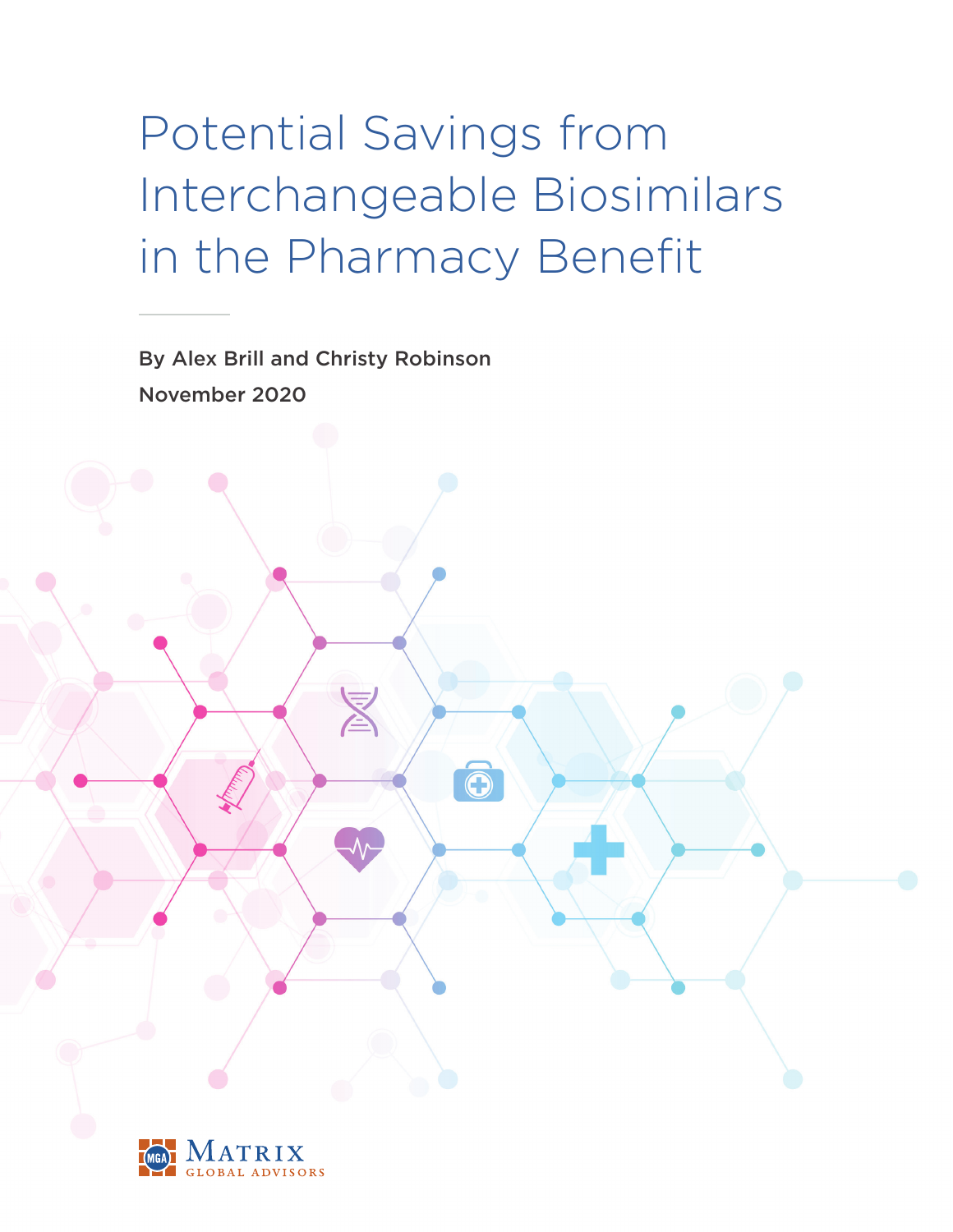

# **INTRODUCTION**

Biosimilars have begun to enter the U.S. market in the last few years thanks to a regulatory pathway established in the Affordable Care Act. Lower-cost versions of expensive, complex prescription drugs known as biologics, biosimilars approved by the Food and Drug Administration (FDA) have no clinically meaningful differences from their reference products. The legislation that established the biosimilar pathway also allows the FDA to designate a biosimilar as "interchangeable" with its reference product. Though no biosimilar has received this designation yet, we believe that interchangeable biosimilars could foster efficiency gains and other avenues for savings in the pharmacy benefit. To show how interchangeable biosimilars could generate savings, we present a stylized model of the market dynamics of specialty drugs in the pharmacy benefit and offer a hypothetical example of the savings that interchangeable biosimilars could achieve.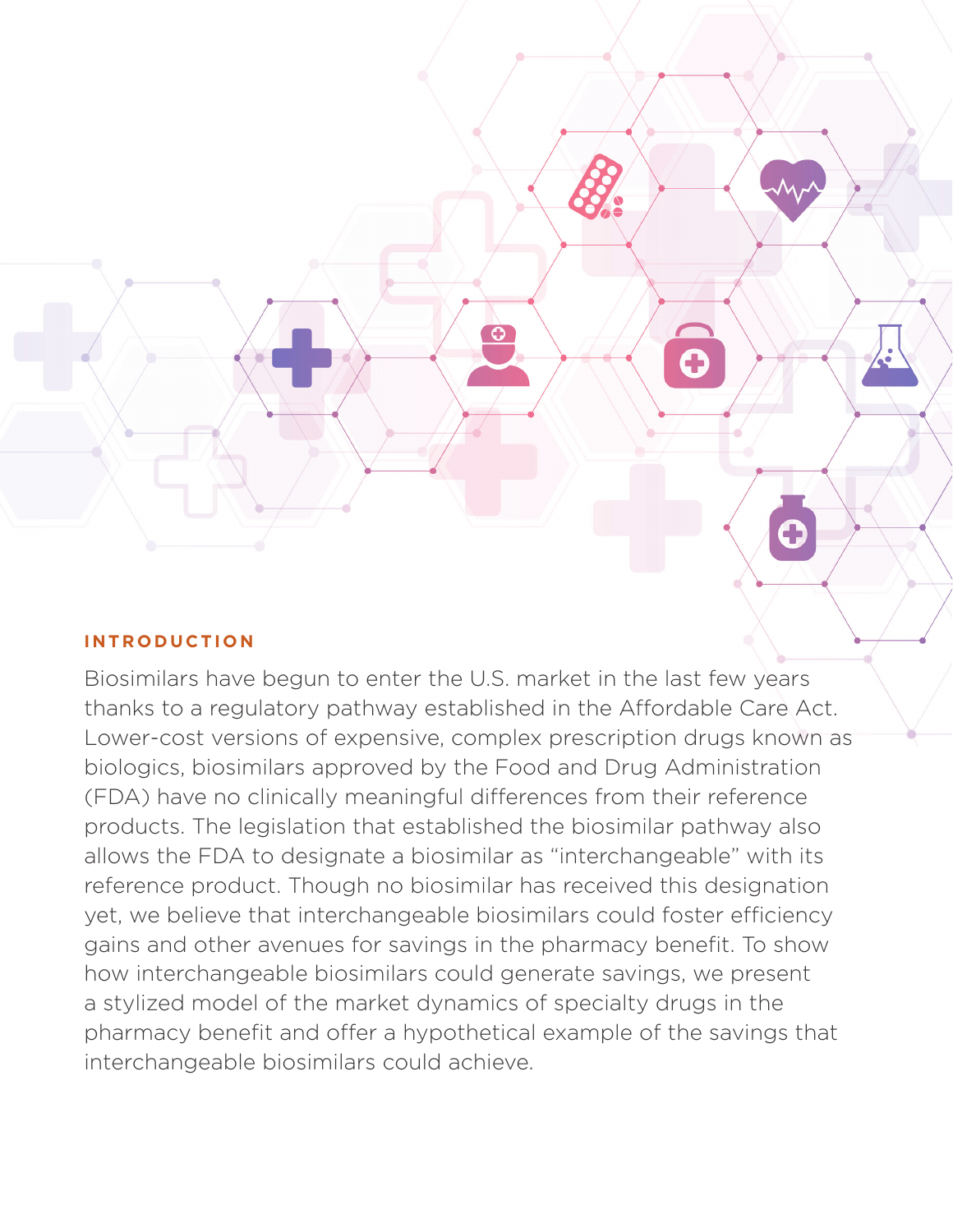#### **INTERCHANGEABLE BIOSIMILARS**

To receive an interchangeable designation, a biosimilar manufacturer must conduct additional clinical testing beyond what is required for ordinary biosimilar approval, including a study of patients switching between the reference biologic and the biosimilar. If deemed interchangeable, the biosimilar would be eligible for automatic substitution with its reference product without prescriber involvement, unlike a biosimilar without an interchangeable designation. Automatic substitution is common among small-molecule drugs, where generic drugs are regularly substituted for more expensive brand counterparts.

While there are no interchangeable biosimilars in the United States yet, the designation represents a unique savings opportunity for biosimilars covered by a pharmacy benefit. As then–Acting FDA Commissioner Ned Sharpless noted in May 2019:

 For chronically used biologic medications patients get at the pharmacy, such as insulin, the ability to have a licensed interchangeable that can be substituted at the pharmacy without the intervention of the prescribing health care professional — much like how generic drugs are routinely substituted for brand name drugs — could be integral to the success of reducing drug prices for patients. (*FDA, 2019*)

Since discussions of a biosimilar pathway in the United States began, many health policy analysts have considered the savings opportunity of biosimilars generally, but we are not aware of any studies that consider the market dynamics and savings potential of interchangeable biosimilars specifically.

#### **BIOSIMILARS IN THE PHARMACY BENEFIT**

Many biologics (including biosimilars) are physician-administered, while some are selfadministered. In general, physician-administered drugs are covered under an insurance plan's medical benefit, and self-administered drugs under the pharmacy benefit. When it comes to biosimilars, the interchangeability designation holds greater significance for the pharmacy benefit than it does for the medical benefit, where decisions about which drugs are stocked and used are often made for a facility or health system (*Smeeding, et al., 2019*).

In contrast, the pharmacy benefit covers prescriptions filled for patients at brick-andmortar or mail-order pharmacies. Biologics and biosimilars covered under the pharmacy benefit are typically dispensed from mail-order specialty pharmacies. There is, therefore, more opportunity in the pharmacy benefit for the type of automatic substitution that interchangeable biosimilars would allow.

# SAVINGS CHANNELS FOR **INTERCHANGEABLE BIOSIMILARS**

There are several channels through which an interchangeable biosimilar could yield efficiency gains and additional health care cost savings in the pharmacy benefit relative to non-interchangeable biosimilars and reference biologics.

# **1. Higher Biosimilar Utilization Rates**

Automatic substitution would allow specialty pharmacists to dispense interchangeable biosimilars with greater speed and efficiency, and at lower cost. This would, in turn, encourage health plans to prefer interchangeable biosimilars, which would facilitate further savings. Moreover, some health plans and prescribers may consider an additional switching study as informative efficacy evidence that encourages the preferred coverage or prescribing of the interchangeable biosimilar.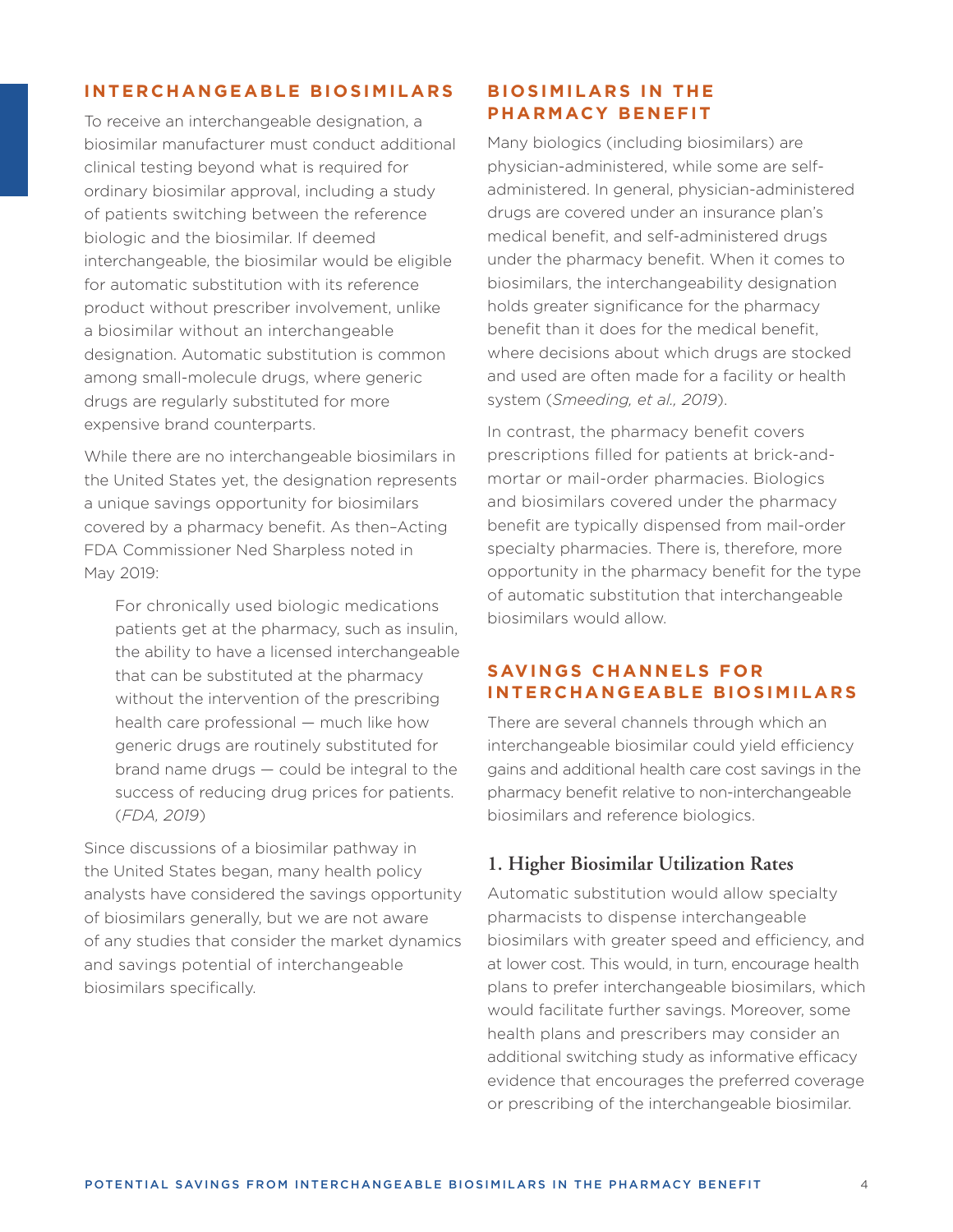# **2. Increased Price Competition for Reference Biologics and Non-Interchangeable Biosimilars**

In the current biosimilars market, reference biologics compete with biosimilars on price. An interchangeable biosimilar could reasonably be expected to induce additional price cuts in reference biologics. Additionally, interchangeable biosimilars, having the advantage of being more easily substituted for reference biologics, could also be expected to bring price competition to non-interchangeable biosimilars.

# **3. Fewer Hurdles for a Specialty Pharmacy**

In the absence of interchangeable biosimilars,

a specialty pharmacy must undertake several steps to substitute a biosimilar for a reference biologic, unless the biosimilar is both specifically prescribed by the physician and preferred by the health insurance plan. In general, when a prescription for a drug not preferred by an insurance plan is presented to a specialty pharmacy, a pharmacist must tell the patient that the drug is not covered, contact the prescriber to get a different prescription, and then follow the regular process for filling the new prescription. Because these pharmacist communications typically phone calls — are time-consuming and costly, an interchangeable designation for a biosimilar would generate savings by eliminating the need for these additional steps (see Figure 1).



FIGURE 1: EFFICIENCY GAINS FROM INTERCHANGEABLE BIOSIMILARS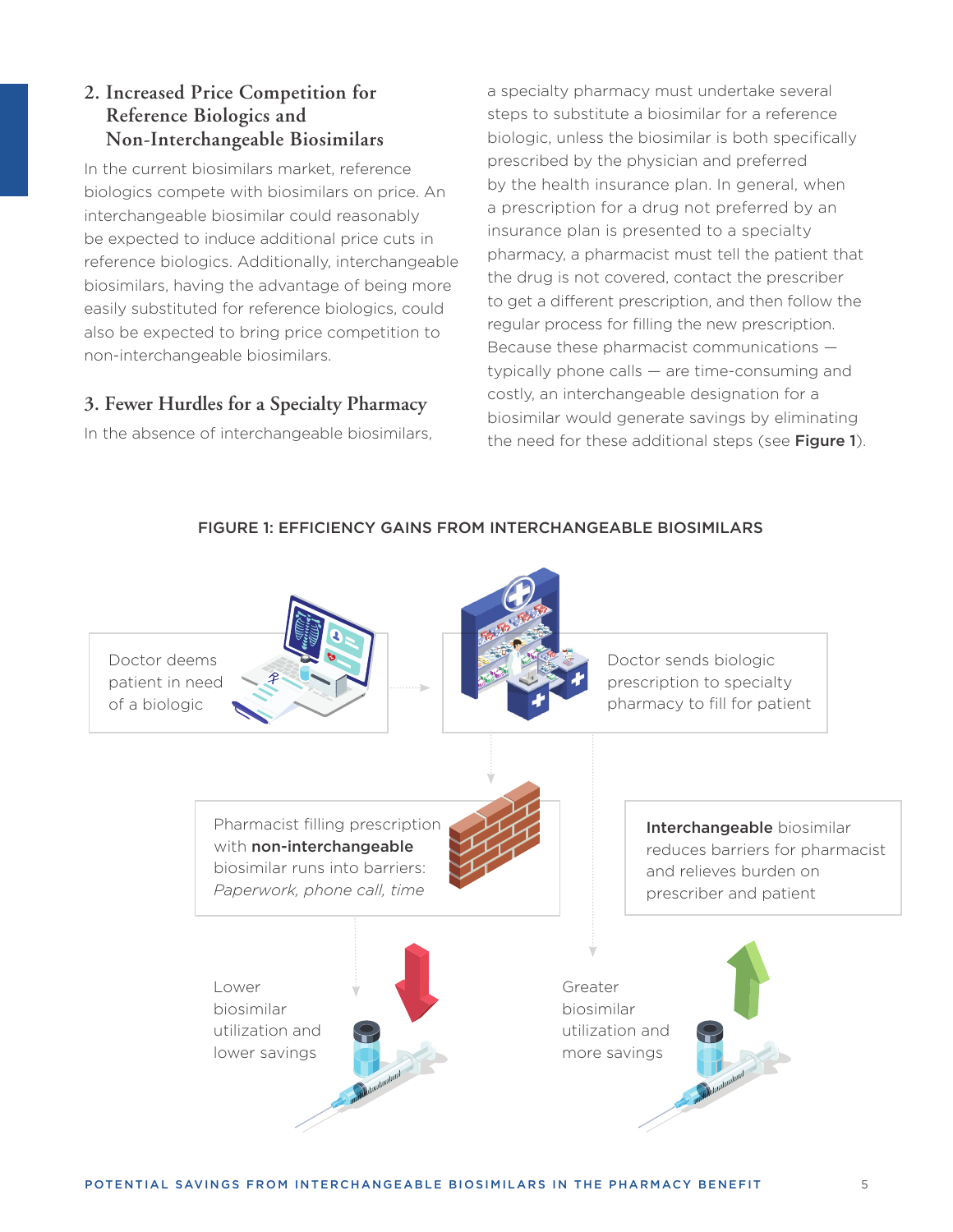# **4. Fewer Burdens for Prescribers and Patients**

When a specialty pharmacist has to make calls about a non-preferred drug, it creates a burden for the person on the other end of the phone that is, for prescribers (or their staff) and patients. These burdens, which are not reimbursable, would be lifted if pharmacists were able to substitute an interchangeable biosimilar.

#### **SAVINGS MODEL**

To illustrate the interplay of these market dynamics and the potential savings from interchangeable biosimilars, we created a stylized model of the markets for Humira® (adalimumab) and Enbrel® (etanercept). These two reference biologics are widely used in the pharmacy benefit and may one day face competition from interchangeable biosimilars.

Our model is intended to both highlight the savings potential of interchangeable biosimilars and demonstrate the points at which stakeholders will play an important role in achieving maximum savings.

Our two case studies rely on plausible price discount, market share, and administrative cost assumptions. Actual realized market dynamics may differ from these assumptions, but they are intended to show the magnitude of the savings potential.

Our model is intended to both highlight the savings potential of interchangeable biosimilars and demonstrate the points at which stakeholders will play an important role in achieving maximum savings.

# **Data and Baseline Assumptions**

We use 2019 IQVIA data for U.S. Humira® and Enbrel® sales, units, and prescriptions and make no assumptions to trend the data to a future year.1 Given that the FDA has already approved non-interchangeable biosimilars for both reference biologics (though these biosimilars have not yet launched), we assume that non-interchangeable biosimilars will be on the market before interchangeable biosimilars. In keeping with data on current non-interchangeable biosimilar markets, we assume that, before interchangeable biosimilar entry, 1) the non-interchangeable biosimilar achieves 40 percent market share and offers a 30 percent price discount compared to the reference product's original price, and 2) the reference product is discounted 20 percent to compete with the non-interchangeable biosimilar.

# **Market Share Assumptions**

We model three scenarios depicting different market share levels for interchangeable biosimilars: 25 percent, 50 percent, and 75 percent. We assume that the market shares of the reference biologic and non-interchangeable biosimilars decline with the increase in interchangeable biosimilar market share. In Scenario A, when the interchangeable biosimilar market share is 25 percent, we assume that the non-interchangeable biosimilar market share is 30 percent and the reference product market share is 45 percent. In Scenario B, we assume market shares of 50 percent, 20 percent, and 30 percent, respectively. And in Scenario C, we assume market shares of 75 percent, 10 percent, and 15 percent, respectively. (See Table 1).

*<sup>1</sup> Prices and sales for Humira® and Enbrel® may be substantially higher by the time biosimilars can compete, as biosimilar competition is blocked until 2023 for the former, while the latter may not face competition until 2028.*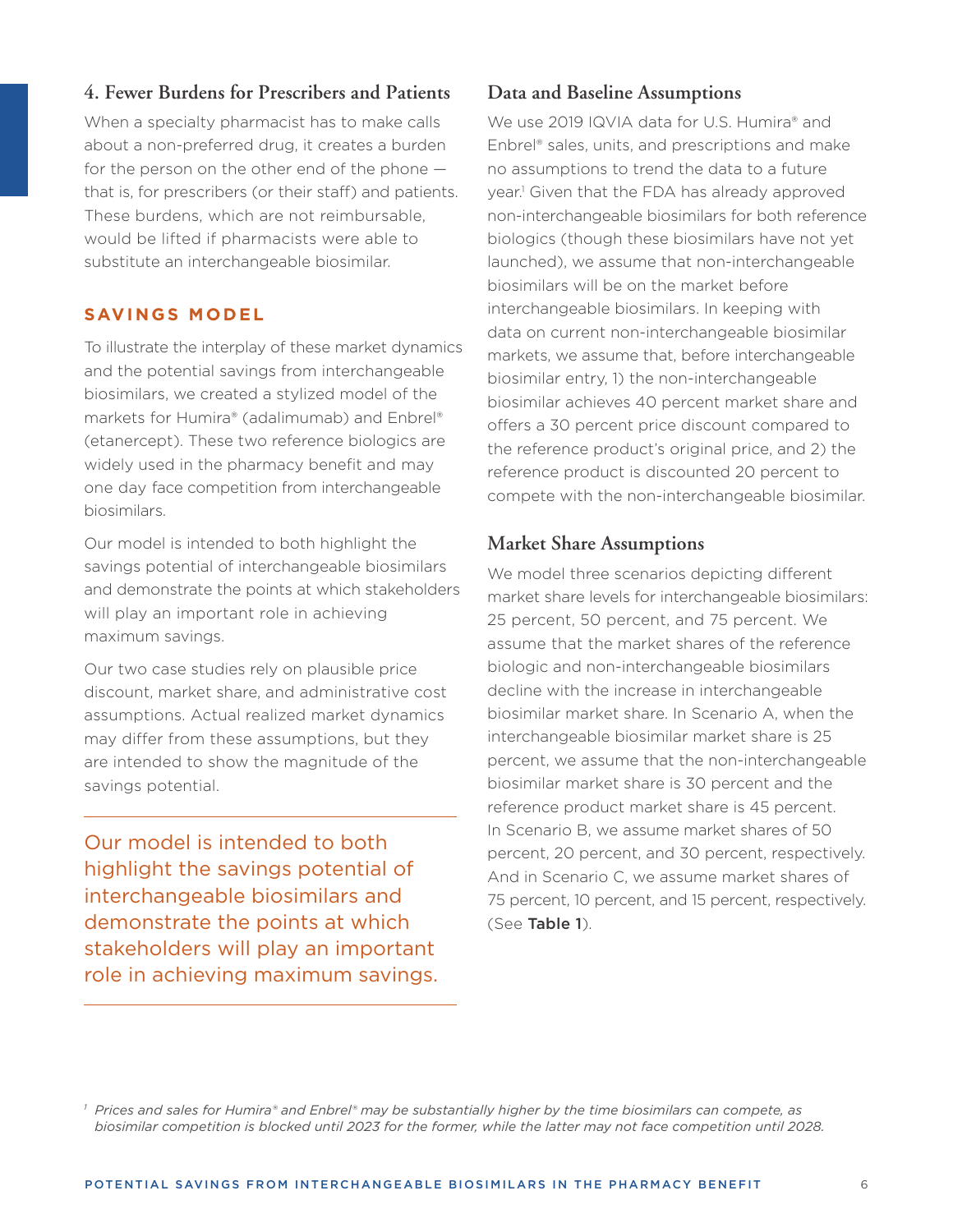#### **TABLE 1.** MARKET SHARE AND PRICE ASSUMPTIONS BY SCENARIO

|                                                | <b>SCENARIO A</b> | <b>SCENARIO B</b> | <b>SCENARIO C</b> |
|------------------------------------------------|-------------------|-------------------|-------------------|
| Interchangeable biosimilar market share        | 25%               | 50%               | 75%               |
| Non-interchangeable biosimilar market share    | 30%               | 20%               | 10%               |
| Reference product market share                 | 45%               | 30%               | 15%               |
| Interchangeable biosimilar price discount*     | 30%               | 40%               | 50%               |
| Non-interchangeable biosimilar price discount* | 40%               | 50%               | 55%               |
| Reference product price discount               | 25%               | 30%               | 35%               |

*\* We assume that the interchangeable biosimilar will induce downward price pressure on non-interchangeable biosimilars in order for the non-interchangeables to retain market share. The price difference could, in theory, be very small, but our model assumes a spread of 5–10 percentage points.* 

#### **Price Assumptions**

For our price assumptions, all prices are relative to the reference biologic's average net price prior to biosimilar entry. In Scenario A, we assume that the interchangeable biosimilar has a 30 percent price discount, non-interchangeable biosimilars a 40 percent discount, and the reference biologic a 25 percent discount. In Scenario B, price discounts are 40 percent, 50 percent, and 30 percent, respectively. And in Scenario C, price discounts are 50 percent, 55 percent, and 35 percent, respectively. (See Table 1).

To better understand the price assumptions, consider, for example, a reference biologic without biosimilar competition with an average per-unit net price of \$2,000. In Scenario A in our model, this price would drop to \$1,500, while the average per-unit net price of a non-interchangeable biosimilar would be \$1,200 and the average per-unit net price of an interchangeable biosimilar would be \$1,400. In Scenario B, these prices would be \$1,400, \$1,000, and \$1,200, respectively. And in Scenario C, \$1,300, \$900, and \$1,000, respectively.

#### **Administrative Cost Assumptions**

For the administrative burden that interchangeable biosimilars would relieve, we assume, based on consultations with specialty pharmacists, that a phone call and associated administrative burden for a specialty pharmacy to switch a prescription costs \$55 on average. We assume that an interchangeable biosimilar would save, on average, 1.5 phone calls per occurrence for new prescriptions but not refills.

Most states have enacted laws that require notification of the prescribing physician before substitution with an interchangeable biosimilar. We assume that the specialty pharmacy could notify a physician of the switch by fax, and we further assume that a fax would cost \$5 on average.

In our model, the prescriptions that would require a fax but not require a call are the new prescriptions that would have been filled with a non-interchangeable biosimilar that are instead filled with an interchangeable biosimilar. In Scenario A, we estimate this to be 10 percent of prescriptions; in Scenario B, 20 percent; and in Scenario C, 30 percent.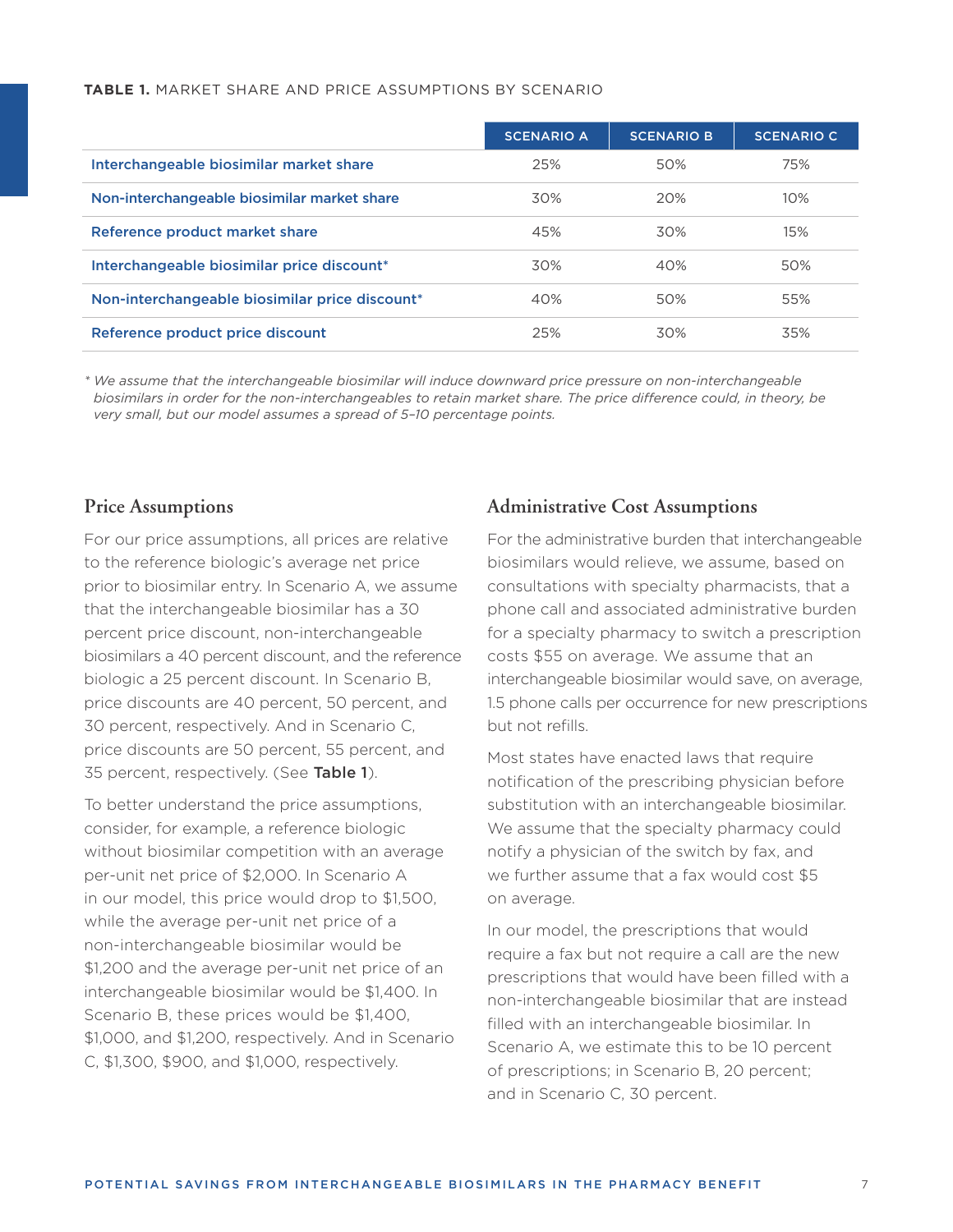|                   | <b>ENBREL® SAVINGS</b>                                   |                                            |                                             | <b>HUMIRA® SAVINGS</b>                            |                                            |                                             |
|-------------------|----------------------------------------------------------|--------------------------------------------|---------------------------------------------|---------------------------------------------------|--------------------------------------------|---------------------------------------------|
|                   | Attributable to<br>interchangeable<br><b>biosimilars</b> | Attributable to<br>reduced admin<br>burden | Savings as %<br>of 2019 Enbrel®<br>spending | Attributable to<br>interchangeable<br>biosimilars | Attributable to<br>reduced admin<br>burden | Savings as %<br>of 2019 Humira®<br>spending |
| Scenario A        | \$543.8 M                                                | \$3.3 M                                    | 7%                                          | \$1,505.4 M                                       | \$7.9 M                                    | 7%                                          |
| <b>Scenario B</b> | \$1,208.5 M                                              | \$6.5 M                                    | 15%                                         | \$3.345.4 M                                       | \$15.8 M                                   | 15%                                         |
| Scenario C        | \$1,953.7 M                                              | \$9.8 M                                    | 24%                                         | \$5,408.4 M                                       | \$23.7 M                                   | 24%                                         |

## **Results**

By our estimation, interchangeable biosimilars for Enbrel® could generate annual savings ranging from roughly \$547 million to \$2 billion, while annual savings from interchangeable biosimilars for Humira® could range from \$1.5 billion to \$5.4 billion (see **Table 2**).

It is important to note that these results represent additional savings beyond what non-interchangeable biosimilars would generate in these markets. Our estimated savings from an interchangeable biosimilar include both direct savings from the interchangeable biosimilar and indirect savings from the price discounts induced by the interchangeable biosimilar for the reference biologic and non-interchangeable biosimilars. As our analysis demonstrates, savings rise with increased market share for interchangeable biosimilars. This indicates that stakeholders interested in maximizing cost savings opportunities — from employers to health plans to specialty pharmacies to the FDA — should work to facilitate the utilization of interchangeable biosimilars if and when they are approved in the US market.

#### **Limitations**

There is a great deal of uncertainty about how the biosimilars market will unfold in the pharmacy benefit if an interchangeable biosimilar were to be approved. Our model is intended not to predict precise expected savings, but to foster discussion of the potential of interchangeable biosimilars in the pharmacy benefit by identifying market dynamics that can be expected. These dynamics may be different for different products and may evolve over time. Nevertheless, this framework offers a starting point for further modeling as new information becomes available.

Interchangeable biosimilars for Enbrel® could generate annual savings ranging from roughly \$547 million to \$2 billion, while annual savings from interchangeable biosimilars for Humira® could range from \$1.5 billion to \$5.4 billion.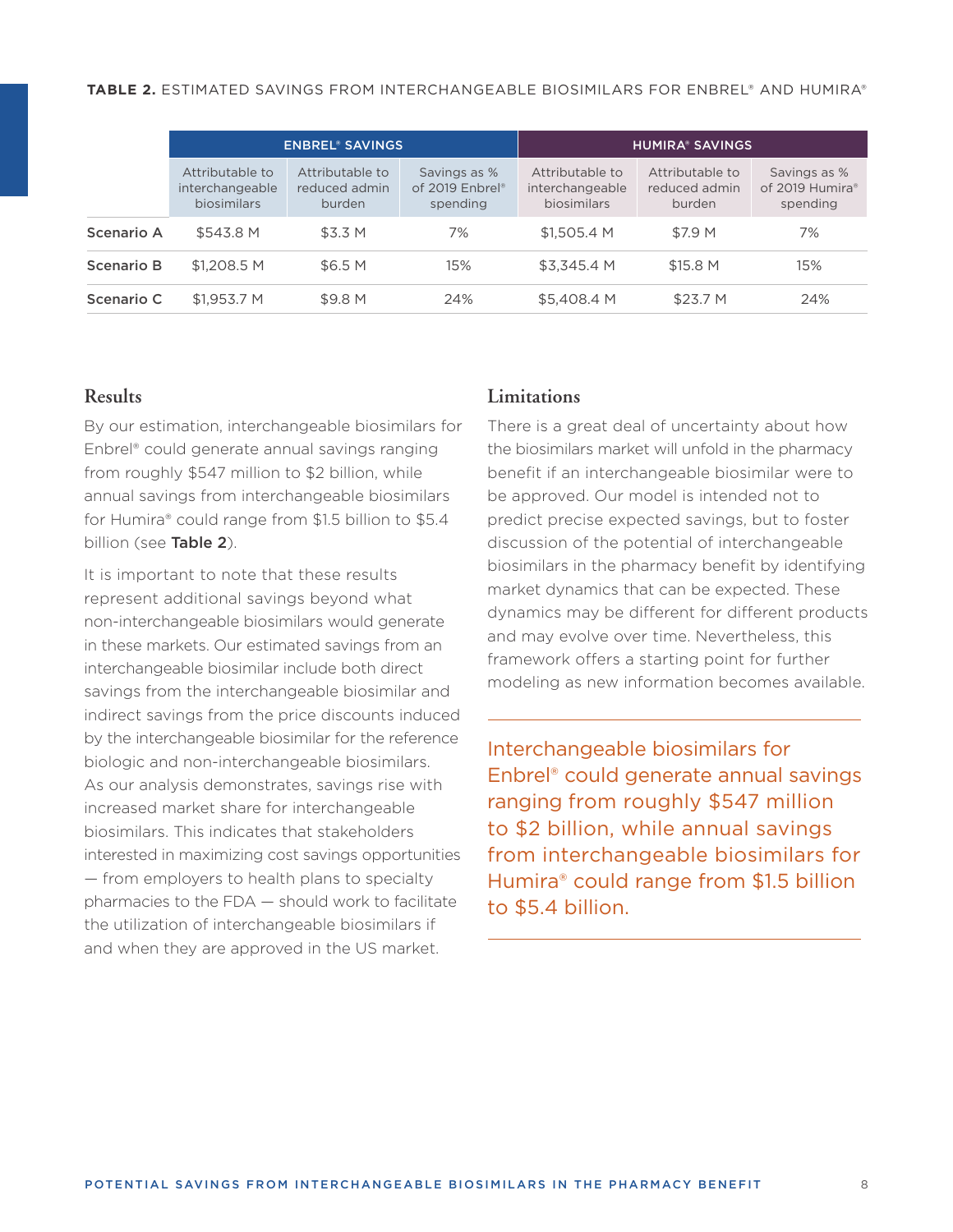#### HOW STAKEHOLDERS CAN MAXIMIZE SAVINGS OPPORTUNITY OF INTERCHANGEABLE BIOSIMILARS



**Regulators**  Foster and promote

biosimilar education



**Specialty Pharmacies** Engage with health plans to encourage plan designs that promote interchangeable biosimilars



**Manufacturers** Set competitive prices



#### **Payors**

Select plans that prefer interchangeable biosimilars first — focus on long-run savings potential from higher biosimilar utilization rates and efficiency gains



# **Physicians**

Gain greater understanding of biosimilars and help educate patients

# **Conclusion**

This paper demonstrates that, while the exact level of savings arising from biosimilar interchangeability is uncertain, the potential for savings is significant. An interchangeable biosimilar would circumvent hurdles at specialty pharmacies because it could be automatically substituted for the reference biologic, and this would facilitate savings even if the interchangeable biosimilar is priced higher than the non-interchangeable biosimilar. As with non-interchangeable biosimilars, steps by multiple stakeholders will be required to maximize savings from interchangeable biosimilars.2 We estimate that combined annual savings from interchangeable biosimilars for Enbrel® and Humira® could range from \$2.1 billion to \$7.4 billion, depending on the emphasis that health plans, manufacturers, and other stakeholders put on pushing substitution rates higher and prices lower.

*2 See Alex Brill and Christy Robinson, "Steps to Reducing Barriers to Biosimilars in the United States," September 2018, available at [www.getmga.com/wp-content/uploads/2018/09/BarriersToBiosimilars\\_September2018.pdf](http://www.getmga.com/wp-content/uploads/2018/09/BarriersToBiosimilars_September2018.pdf).*